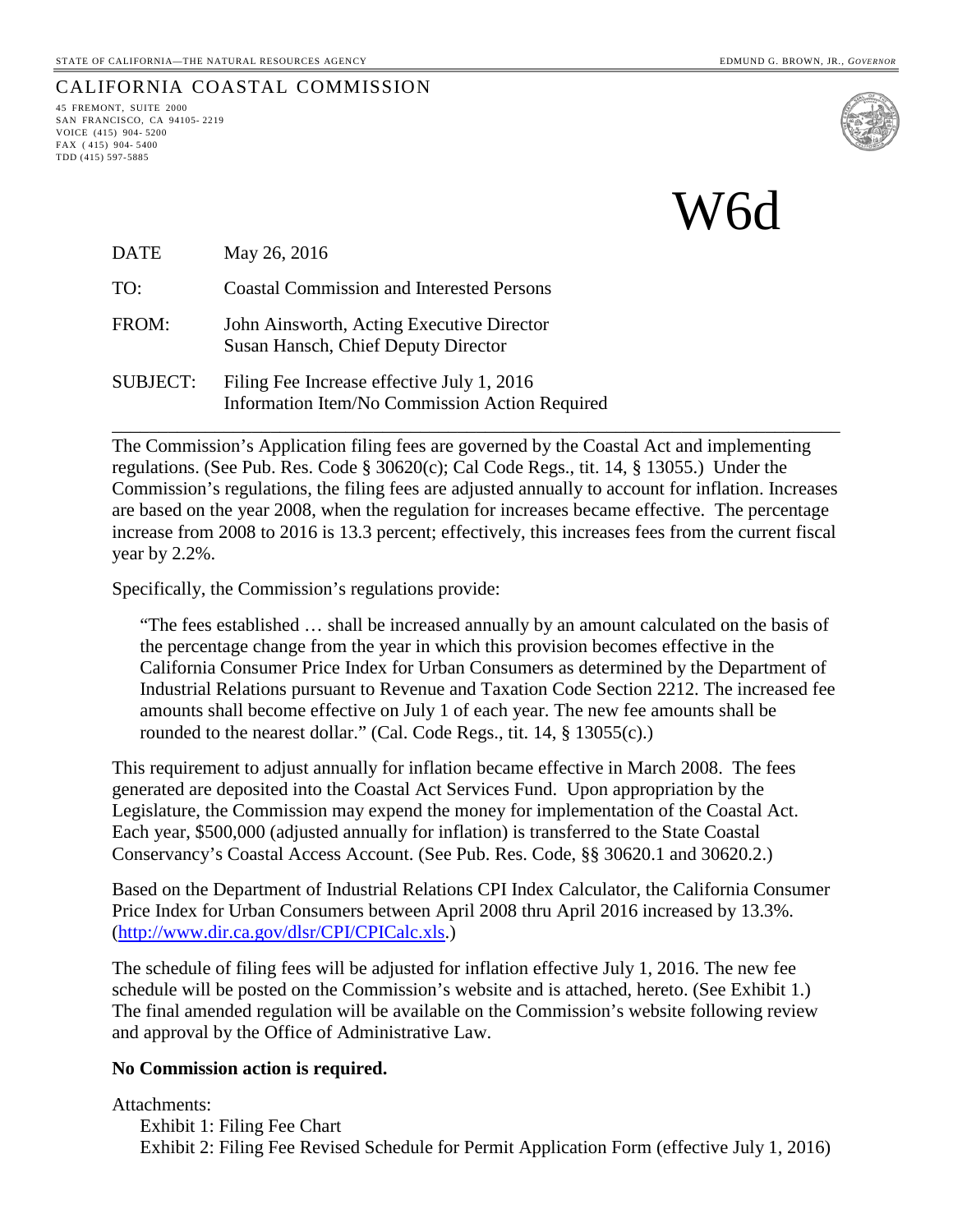### EXHIBIT 1 Filing Fee Chart

| Fee #          | <b>CCC Filing Fee Category</b>                  | <b>March 2008</b><br><b>Original Filing Fee</b> | <b>Current Filing Fee</b> |        |                           |           |                           |        |  | <b>Fee Increase Based on</b><br><b>Original Filing Fee at</b><br>CPI 13.3% Inflation Rate |  | <b>Rounded to the</b><br>nearest \$1 |
|----------------|-------------------------------------------------|-------------------------------------------------|---------------------------|--------|---------------------------|-----------|---------------------------|--------|--|-------------------------------------------------------------------------------------------|--|--------------------------------------|
| 1              | Waiver                                          | \$500                                           | \$                        | 554    | \$                        | 566.50    | \$                        | 567    |  |                                                                                           |  |                                      |
| $\overline{2}$ | <b>Administrative Permit</b>                    | \$2,500                                         | \$                        | 2,770  | $\boldsymbol{\mathsf{S}}$ | 2,832.50  | \$                        | 2,833  |  |                                                                                           |  |                                      |
|                | Residential**                                   |                                                 |                           |        |                           |           |                           |        |  |                                                                                           |  |                                      |
| 3              | Up to 4 SFRs $<$ 1,500 sq. feet                 | \$3,000                                         | \$                        | 3,324  | \$                        | 3,399.00  | \$                        | 3,399  |  |                                                                                           |  |                                      |
| 4              | Up to 4 SFRs 1,501<5,000 sq. feet               | \$4,500                                         | $\boldsymbol{\mathsf{S}}$ | 4,986  | $\overline{\mathcal{S}}$  | 5,098.50  | $\overline{\mathbf{S}}$   | 5,099  |  |                                                                                           |  |                                      |
| 5              | Up to 4 SFRs 5,001<10,000 sq. feet              | \$6,000                                         | $\boldsymbol{\theta}$     | 6,648  | \$                        | 6,798.00  | $\boldsymbol{\mathsf{S}}$ | 6,798  |  |                                                                                           |  |                                      |
| 6              | Up to 4 SFRs >10,001 sq. feet                   | \$7,500                                         | \$                        | 8,310  | \$                        | 8,497.50  | \$                        | 8,498  |  |                                                                                           |  |                                      |
| $\overline{7}$ | 5 or more SFRs average <1,500 sq.<br>feet       | \$15,000                                        | \$                        | 16,620 | \$                        | 16,995.00 | \$                        | 16,995 |  |                                                                                           |  |                                      |
|                | Or per residence*                               | \$1,000                                         | \$                        | 1,108  | \$                        | 1,133.00  | \$                        | 1,133  |  |                                                                                           |  |                                      |
| 8              | 5 or more SFRs average 1,501<5,000<br>sq. feet  | \$22,500                                        | \$                        | 24,930 | \$                        | 25,492.50 | \$                        | 25,493 |  |                                                                                           |  |                                      |
|                | Or per residence*                               | \$1,500                                         | \$                        | 1,662  | \$                        | 1,699.50  | \$                        | 1,700  |  |                                                                                           |  |                                      |
| 9              | 5 or more SFRs average<br>5,001<10,000 sq. feet | \$30,000                                        | \$                        | 33,240 | \$                        | 33,990.00 | \$                        | 33,990 |  |                                                                                           |  |                                      |
|                | Or per residence*                               | \$2,000                                         | \$                        | 2,216  | \$                        | 2,266.00  | \$                        | 2,266  |  |                                                                                           |  |                                      |
| 10             | 5 or more SFRs average >10,001 sq.<br>feet      | \$37,500                                        | \$                        | 41,550 | \$                        | 42,487.50 | \$                        | 42,488 |  |                                                                                           |  |                                      |
|                | Or per residence*                               | \$2,500                                         | \$                        | 2,770  | \$                        | 2,832.50  | \$                        | 2,833  |  |                                                                                           |  |                                      |
| 11             | Attached Residential up to 4 units              | \$7,500                                         | \$                        | 8,310  | $\overline{\mathcal{S}}$  | 8,497.50  | $\overline{\mathbf{e}}$   | 8,498  |  |                                                                                           |  |                                      |
| 12             | More than 4 Attached Residential<br>units       | \$10,000                                        | \$                        | 11,080 | \$                        | 11,330.00 | \$                        | 11,330 |  |                                                                                           |  |                                      |
|                | Or per unit*                                    | \$750                                           | \$                        | 831    | \$                        | 849.75    | \$                        | 850    |  |                                                                                           |  |                                      |
| 13             | Subdivisions $-$ up to 4 new lots               | \$3,000                                         | \$                        | 3,324  | \$                        | 3,399.00  | \$                        | 3,399  |  |                                                                                           |  |                                      |
|                | More than 4 new lots                            | \$12,000                                        | \$                        | 13,296 | \$                        | 13,596.00 | \$                        | 13,596 |  |                                                                                           |  |                                      |
|                | Plus each additional lot                        | \$1,000                                         | \$                        | 1,108  | \$                        | 1,133.00  | \$                        | 1,133  |  |                                                                                           |  |                                      |
| 14             | Grading <51 c.y.                                | \$0                                             | $\boldsymbol{\theta}$     |        | \$                        |           | \$                        |        |  |                                                                                           |  |                                      |
| 15             | Grading 51<100 c.y.                             | \$500                                           | \$                        | 554    | $\overline{\mathbf{S}}$   | 566.50    | $\overline{\mathbf{e}}$   | 567    |  |                                                                                           |  |                                      |
| 16             | Grading 101<1000 c.y.                           | \$1,000                                         | \$                        | 1,108  | $\$\$                     | 1,133.00  | $\overline{\mathbf{e}}$   | 1,133  |  |                                                                                           |  |                                      |
| 17             | Grading 1,001<10,000 c.y.                       | \$2,000                                         | $\overline{\mathbf{S}}$   | 2,216  | $\overline{\mathbf{S}}$   | 2,266.00  | $\overline{\mathbf{e}}$   | 2,266  |  |                                                                                           |  |                                      |
| 18             | Grading 10,001<100,000 c.y.                     | \$3,000                                         | \$                        | 3,324  | \$                        | 3,399.00  | \$                        | 3,399  |  |                                                                                           |  |                                      |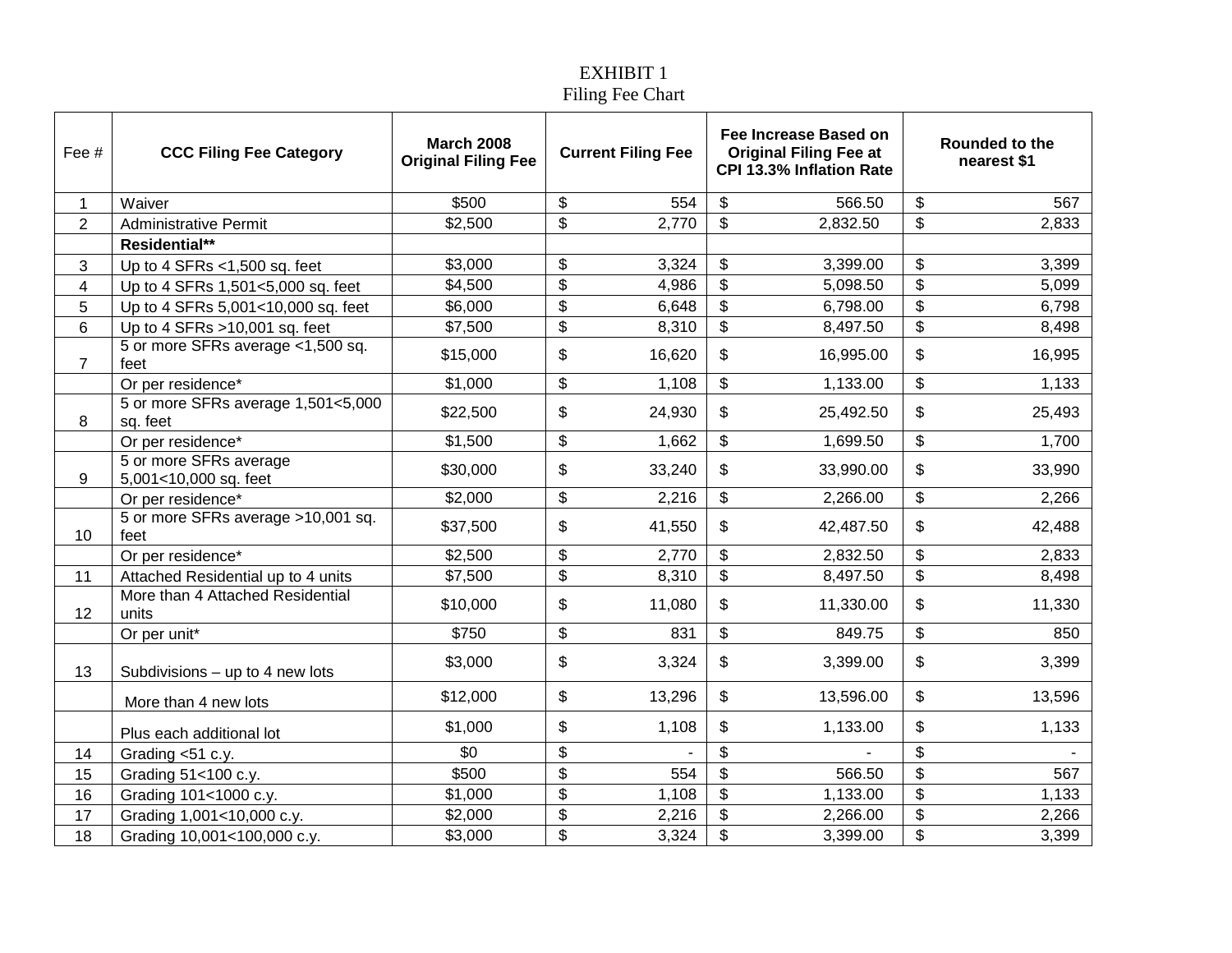| 19 | Grading 100,001<200,000 c.y.                            | \$5,000    | \$                         | 5,540   | \$                        | 5,665.00   | \$<br>5,665   |
|----|---------------------------------------------------------|------------|----------------------------|---------|---------------------------|------------|---------------|
| 20 | Grading >200,000 c.y.                                   | \$10,000   | \$                         | 11,080  | \$                        | 11,330.00  | \$<br>11,330  |
|    | <b>Commercial/Industrial Based on</b><br>Gross Sq.Ft.** |            | \$                         |         | \$                        |            | \$            |
| 21 | Commercial/Industrial <1,000 sq. feet                   | \$5,000    | \$                         | 5,540   | \$                        | 5,665.00   | \$<br>5,665   |
| 22 | Commercial/Industrial 1,001<10,000<br>sq. feet          | \$10,000   | \$                         | 11,080  | \$                        | 11,330.00  | \$<br>11,330  |
| 23 | Commercial/Industrial 10,001<25,000<br>sq. feet         | \$15,000   | \$                         | 16,620  | \$                        | 16,995.00  | \$<br>16,995  |
| 24 | Commercial/Industrial 25,001<50,000<br>sq. feet         | \$20,000   | $\,$                       | 22,160  | \$                        | 22,660.00  | \$<br>22,660  |
| 25 | Commercial/Industrial 50,001<100,000<br>sq. feet        | \$30,000   | \$                         | 33,240  | \$                        | 33,990.00  | \$<br>33,990  |
| 26 | Commercial/Industrial >100,001 sq.<br>feet              | \$50,000   | \$                         | 55,400  | \$                        | 56,650.00  | \$<br>56,650  |
|    | <b>Commercial/Industrial Based on</b><br>Devt Cost**    |            | \$                         |         | \$                        |            | \$            |
| 27 | Commercial/Industrial <\$100,000                        | \$3,000    | \$                         | 3,324   | \$                        | 3,399.00   | \$<br>3,399   |
| 28 | Commercial/Industrial<br>\$100,001<\$500,000            | \$6,000    | \$                         | 6,648   | \$                        | 6,798.00   | \$<br>6,798   |
| 29 | Commercial/Industrial<br>\$500,001<\$2,000,000          | \$10,000   | $\boldsymbol{\mathsf{\$}}$ | 11,080  | \$                        | 11,330.00  | \$<br>11,330  |
| 30 | Commercial/Industrial<br>\$2,000,001<\$5,000,000        | \$20,000   | \$                         | 22,160  | \$                        | 22,660.00  | \$<br>22,660  |
| 31 | Commercial/Industrial<br>\$5,000,001<\$10,000,000       | \$25,000   | \$                         | 27,700  | \$                        | 28,325.00  | \$<br>28,325  |
| 32 | Commercial/Industrial<br>\$10,000,001<\$25,000,000      | \$30,000   | \$                         | 33,240  | \$                        | 33,990.00  | \$<br>33,990  |
| 33 | Commercial/Industrial<br>\$25,000,001<\$50,000,000      | \$50,000   | \$                         | 55,400  | \$                        | 56,650.00  | \$<br>56,650  |
| 34 | Commercial/Industrial<br>\$50,000,001<\$100,000,000     | \$100,000  | \$                         | 110,800 | $\frac{1}{2}$             | 113,300.00 | \$<br>113,300 |
| 35 | Commercial/Industrial >\$100,000,000                    | \$250,000  | $\boldsymbol{\mathsf{S}}$  | 277,000 | \$                        | 283,250.00 | \$<br>283,250 |
|    | <b>Other</b>                                            |            |                            |         |                           |            |               |
| 36 | Emergency permit                                        | \$1,000    | $\boldsymbol{\mathsf{S}}$  | 1,108   | \$                        | 1,133.00   | \$<br>1,133   |
| 37 | Immaterial amendment                                    | \$1,000    | \$                         | 1,108   | \$                        | 1,133.00   | \$<br>1,133   |
| 38 | Material amendment                                      | 50% of fee |                            |         |                           |            |               |
| 39 | Extension or reconsideration for single-                | \$500      | \$                         | 554     | $\boldsymbol{\mathsf{S}}$ | 566.50     | \$<br>567     |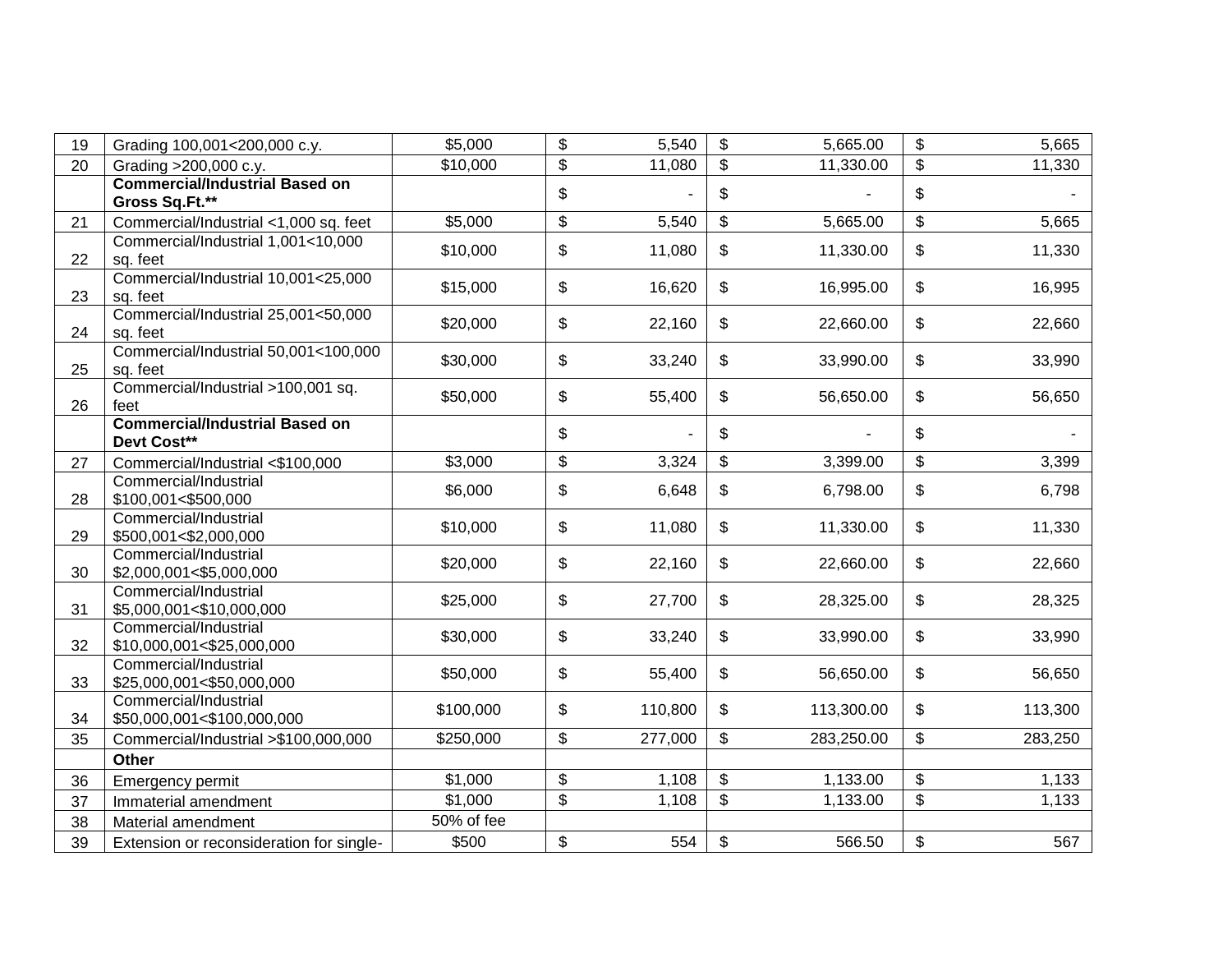|    | family residences                                                    |                         |             |    |          |             |
|----|----------------------------------------------------------------------|-------------------------|-------------|----|----------|-------------|
| 40 | Extension or reconsideration for all<br>other developments           | \$1,000                 | \$<br>1,108 | \$ | 1,133.00 | \$<br>1,133 |
| 41 | Temporary Events - if administrative                                 | \$1,000                 | \$<br>1,108 | \$ | 1,133.00 | \$<br>1,133 |
| 42 | Temporary Events - if not<br>administrative                          | \$2,500                 | \$<br>2,770 | \$ | 2,832.50 | \$<br>2,833 |
| 43 | Permit Exemption                                                     | \$250                   | \$<br>277   | \$ | 283.25   | \$<br>283   |
| 44 | Continuance 1st Request                                              | \$0                     | \$          | \$ | ۰        | \$          |
| 45 | Continuance for each subsequent<br>request if approved by Commission | \$1,000                 | \$<br>1,108 | S. | 1,133.00 | \$<br>1,133 |
| 46 | De Minimis Waiver or other Waivers                                   | \$500                   | \$<br>554   | \$ | 566.50   | \$<br>567   |
| 47 | <b>Boundary Determination</b>                                        | \$250                   | \$<br>277   | \$ | 283.25   | \$<br>283   |
| 48 | <b>Boundary Adjustment</b>                                           | \$5,000                 | \$<br>5,540 | \$ | 5,665.00 | \$<br>5,665 |
| 49 | Lot Line Adjustment                                                  | \$3,000                 | \$<br>3,324 | \$ | 3,399.00 | \$<br>3,399 |
| 50 | After the Fact**                                                     | 5x normal permit<br>fee |             |    |          |             |
| 51 | Federal Consistency Certification***                                 |                         |             |    |          |             |
| 52 | Appeal of a denial of a permit by local<br>govt***                   |                         |             |    |          |             |

\*Whatever total is greater.<br>\*\* Subject to cap of \$-56,650 (attached residential units) \$113,300 (residential) or \$283,250 (industrial/commercial).

\*\*\*Fees and fee increases will vary depending on project type.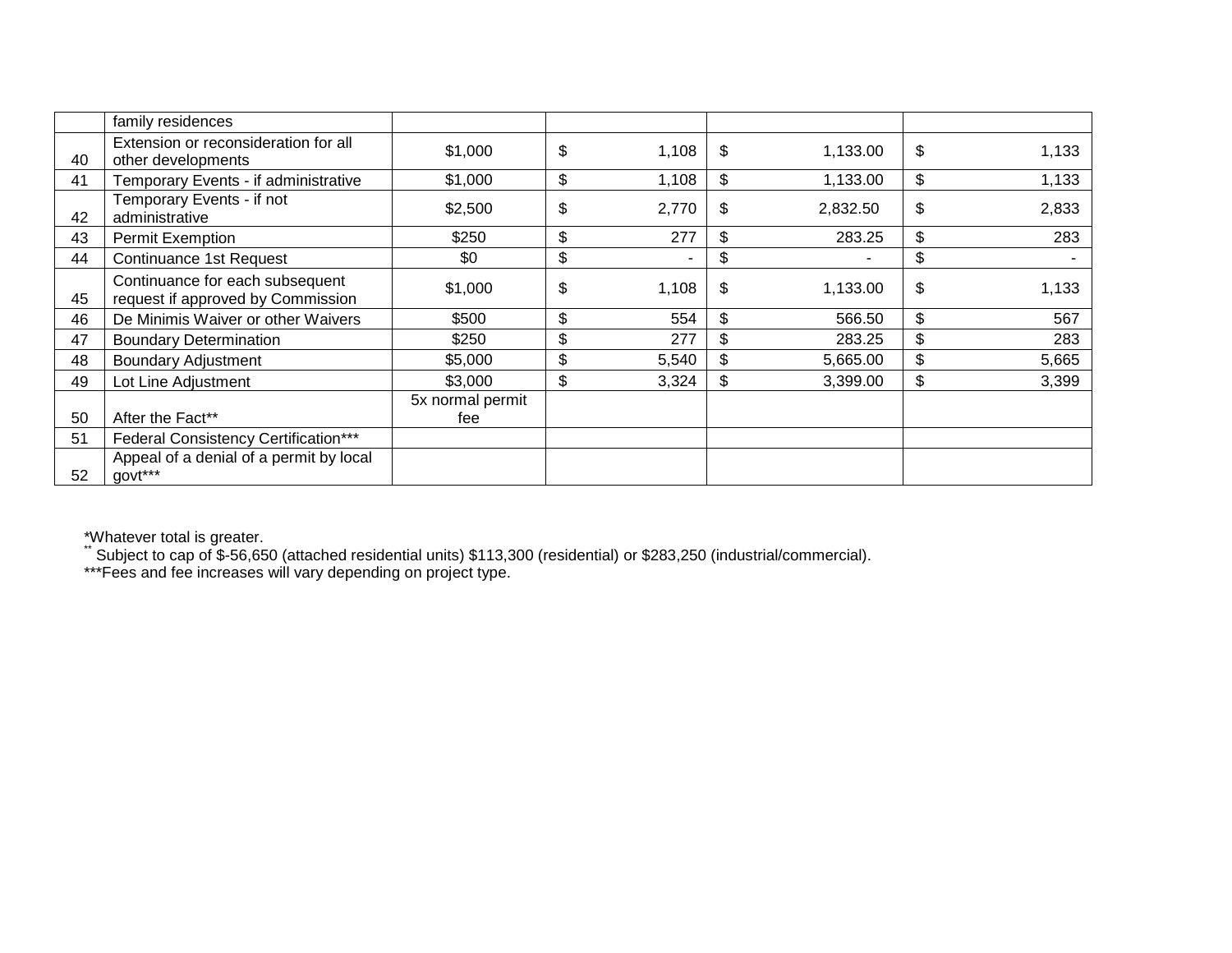California Coastal Commission Filing Fees Proposed Modifications per the Consumer Price Index

# **EXHIBIT 2**

### **COASTAL DEVELOPMENT PERMIT FORM APPENDIX E**

# **FILING FEE SCHEDULE**

#### (EFFECTIVE JULY 1, 2016)

#### **FEES WILL BE ADJUSTED EACH YEAR ON JULY 1, ACCORDING TO THE CALIFORNIA CONSUMER PRICE INDEX**

- $\triangleright$  Pursuant to Government Code section 6103, public entities are exempt from the fees set forth in this schedule.
- $\triangleright$  Permits shall not be issued without full payment for all applicable fees. If overpayment of a fee occurs, a refund will be issued. Fees are assessed at the time of application, based on the project as proposed initially. If the size or scope of a proposed development is amended during the application review process, the fee may be changed. If a permit application is withdrawn, a refund will be due only if no significant staff review time has been expended (e.g., the staff report has not yet been prepared). Denial of a permit application by the Commission is not grounds for a refund.
- $\triangleright$  If different types of development are included on one site under one application, the fee is based on the sum of each fee that would apply if each development were applied for separately, not to exceed \$113,300 for residential development and \$283,250 for all other types of development.
- $\triangleright$  Fees for after-the-fact (ATF) permit applications shall be five times the regular permit application fee unless the Executive Director reduces the fee to no less than two times the regular permit application fee. The Executive Director may reduce the fee if it is determined that either: (1) the ATF application can be processed by staff without significant additional review time (as compared to the time required for the processing of a regular permit,) or (2) the owner did not undertake the development for which the owner is seeking the ATF permit.
- $\triangleright$  In addition to the above fees, the Commission may require the applicant to reimburse it for any additional reasonable expenses incurred in its consideration of the permit application, including the costs of providing public notice.
- $\triangleright$  The Executive Director shall waive the application fee where requested by resolution of the Commission. Fees for green buildings or affordable housing projects may be reduced, pursuant to Section 13055(h) of the Commission's regulations.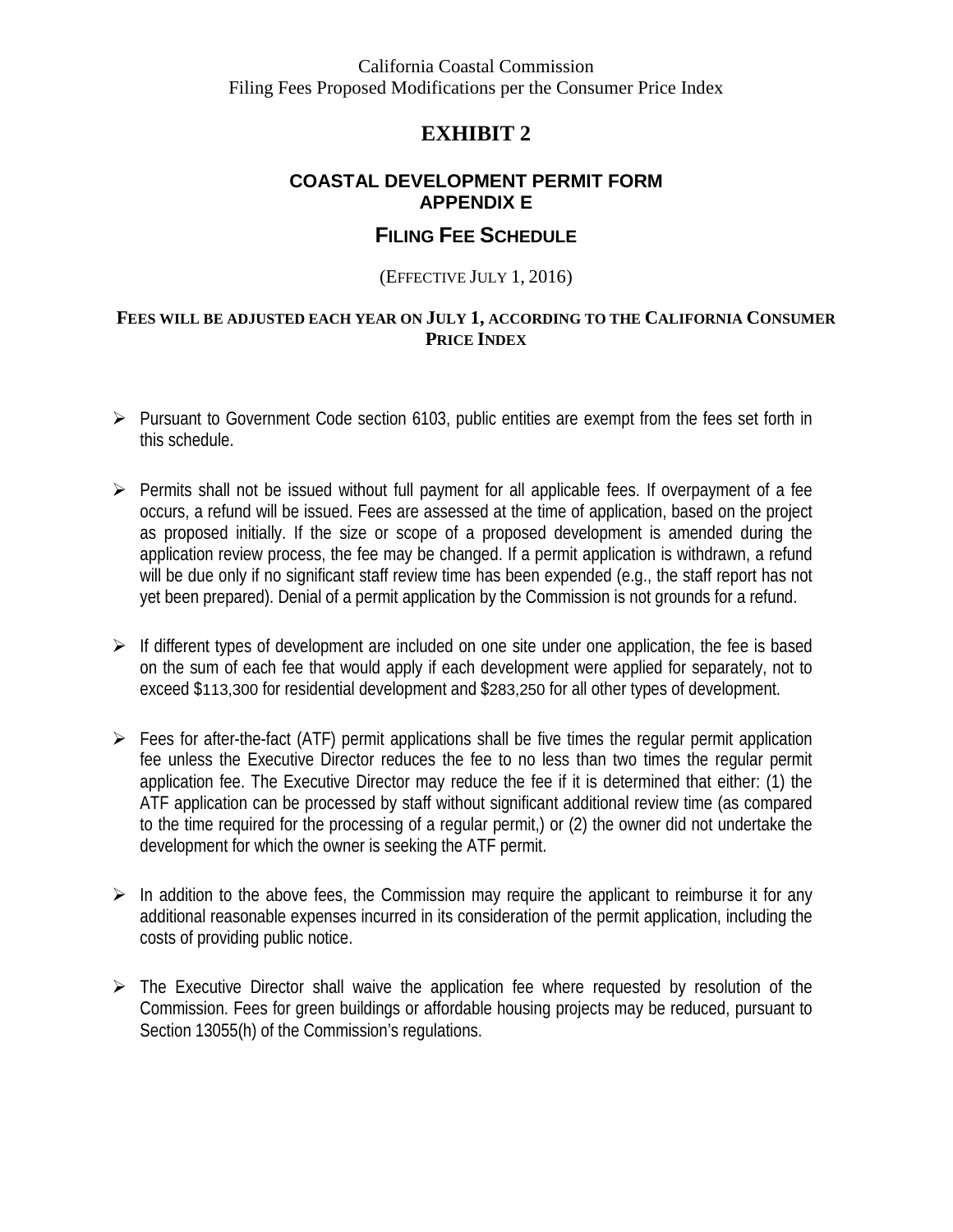### <span id="page-5-2"></span><span id="page-5-1"></span><span id="page-5-0"></span>See Section 13055 of the Commission's regulations (California Code of Regulations, Title 14) for full text of the requirements

| I. |           | <b>RESIDENTIAL DEVELOPMENT1</b>                                                   |    |                                                           |
|----|-----------|-----------------------------------------------------------------------------------|----|-----------------------------------------------------------|
|    |           |                                                                                   | \$ | 567                                                       |
|    |           |                                                                                   | \$ | 2,8332                                                    |
|    | A.        | Detached residential development                                                  |    |                                                           |
|    |           | Regular calendar for up to 4 detached, single-family dwelling(s) <sup>3,4</sup>   |    |                                                           |
|    |           |                                                                                   | \$ | 3,399/ea                                                  |
|    |           |                                                                                   | \$ | 5,099/ea                                                  |
|    |           |                                                                                   | \$ | 6,798/ea                                                  |
|    |           |                                                                                   | \$ | 8,498/ea                                                  |
|    |           | Regular calendar for more than 4 detached, single-family dwellings <sup>3,4</sup> |    |                                                           |
|    |           |                                                                                   |    | 16,995 or \$1,133/ea <sup>5</sup><br>whichever is greater |
|    |           |                                                                                   |    | 25,493 or \$1,700/ea <sup>5</sup><br>whichever is greater |
|    |           |                                                                                   |    | 33,990 or \$2,266/ea <sup>5</sup><br>whichever is greater |
|    |           |                                                                                   |    | 42,488 or \$2,833/ea <sup>5</sup><br>whichever is greater |
|    | <b>B.</b> | Attached residential development                                                  |    |                                                           |
|    |           |                                                                                   | \$ | 8,498                                                     |
|    |           |                                                                                   |    | 11,330 or \$850/ea <sup>6</sup><br>whichever is greater   |

<span id="page-5-3"></span> $\overline{a}$ 

<sup>&</sup>lt;sup>1</sup> Additional fee for grading applies. (See Section III.A of this fee schedule.)<br><sup>2</sup> Additional fee will apply if the project is removed from the Administrative Calendar and rescheduled on the Regular Calendar.

<span id="page-5-4"></span> $3$  "Square footage" includes gross internal floor space of main house and attached garage(s), plus any detached structures (e.g.,

<span id="page-5-6"></span><span id="page-5-5"></span>guest houses, detached bedrooms, in-law units, garages, barns, art studios, tool sheds, and other outbuildings).<br><sup>4</sup> For developments that include residences of different sizes, the fee shall be based upon the average squa

<span id="page-5-8"></span><span id="page-5-7"></span> $\frac{5}{6}$  Not to exceed \$113,300.<br> $\frac{6}{6}$  Not to exceed \$56,650.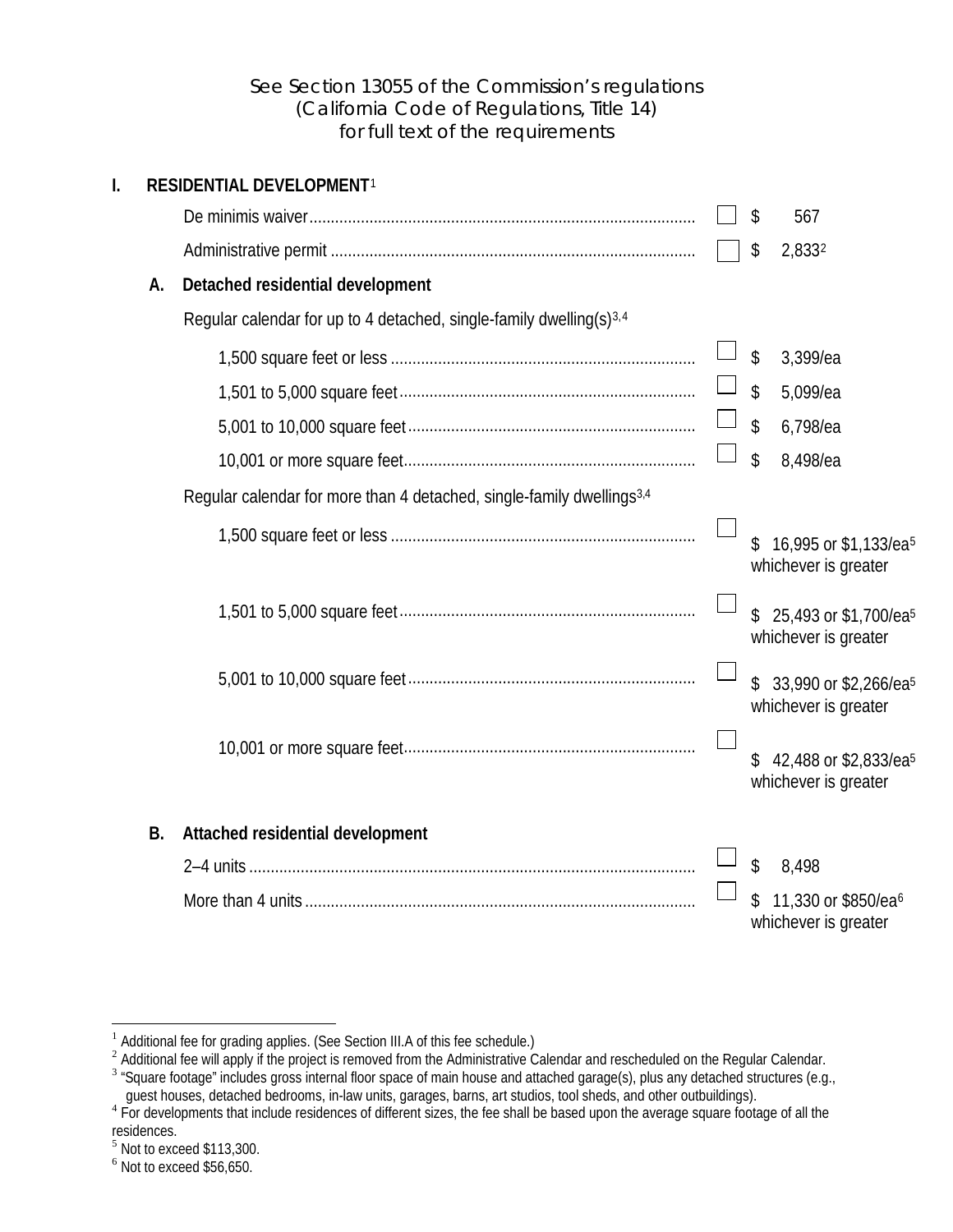### **C. Additions or improvements**

If **not** a waiver or an amendment to a previous coastal development permit, the fee is assessed according to the schedule in A. above (i.e., based on the calendar and/or size of the addition, plus the grading fee, if applicable).

If handled as an amendment to a previous coastal development permit, see Amendments (in Section III.F).

### **II. OFFICE, COMMERCIAL, CONVENTION, INDUSTRIAL (INCLUDING ENERGY FACILITIES), AND OTHER DEVELOPMENT NOT OTHERWISE IDENTIFIED IN THIS SECTION**[7,](#page-6-0)[8,](#page-6-1)[9](#page-6-2)

| А.        | <b>Based on Gross Square Footage</b>    |        |                    |           |
|-----------|-----------------------------------------|--------|--------------------|-----------|
|           |                                         |        | $\mathbf{\hat{z}}$ | 5,665     |
|           |                                         |        | $\mathcal{L}$      | 11,330    |
|           |                                         |        | $\mathcal{L}$      | 16,995    |
|           |                                         |        | $\mathcal{L}$      | 22,660    |
|           |                                         |        | $\mathsf{\$}$      | 33,990    |
|           |                                         |        | $\mathbf{\hat{S}}$ | 56,650    |
| <b>B.</b> | Based on Development Cost <sup>10</sup> |        |                    |           |
|           |                                         |        | $\mathbf{\hat{S}}$ | 3,399     |
|           |                                         |        | $\mathsf{\$}$      | 6,798     |
|           |                                         |        | $\mathcal{S}$      | 11,330    |
|           |                                         | $\Box$ | $\mathcal{L}$      | 22,660    |
|           |                                         |        | $\mathbb{S}$       | 28,325    |
|           |                                         |        | $\mathcal{S}$      | 33,990    |
|           |                                         |        | $\mathcal{L}$      | 56,650    |
|           |                                         |        |                    | \$113,300 |
|           |                                         |        |                    | \$283,250 |

 $^7$  The fee shall be based on either the gross square footage or the development cost, whichever is greater.<br><sup>8</sup> Additional fee for grading applies. (See section III.A of this schedule).

 $\overline{a}$ 

<span id="page-6-2"></span><span id="page-6-1"></span><span id="page-6-0"></span><sup>9</sup> Pursuant to section 13055(a)(5) of the Commission's regulations, this category includes all development not otherwise identified in this section, such as seawalls, docks and water wells.

<span id="page-6-3"></span><sup>&</sup>lt;sup>10</sup> Development cost includes all expenditures, including the cost for planning, engineering, architectural, and other services, made or to be made for designing the project plus the estimated cost of construction of all aspects of the project both inside and outside the Commission's jurisdiction.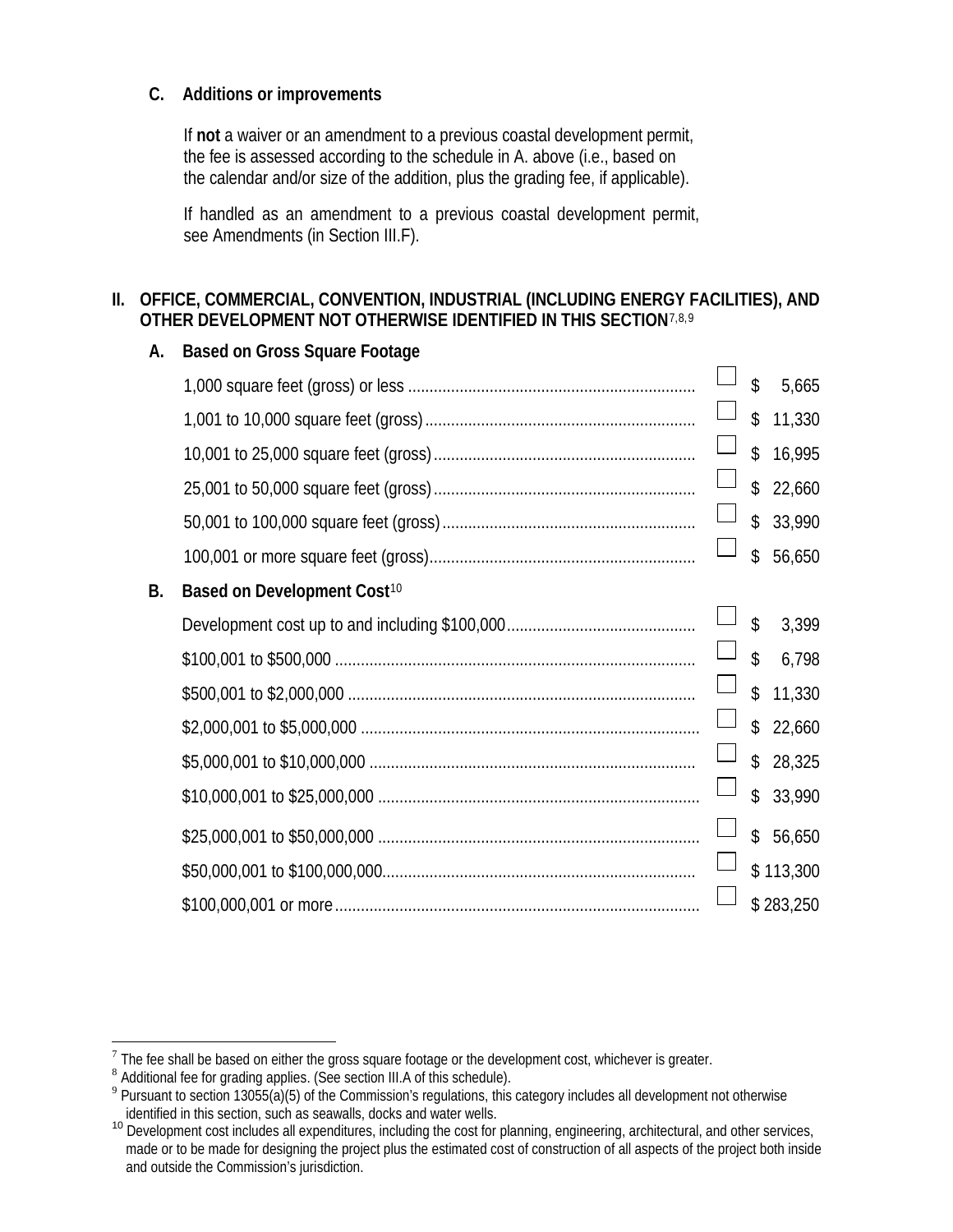## **III. OTHER FEES**

| А. | Grading <sup>11</sup>                                                                      |        |                            |                                             |
|----|--------------------------------------------------------------------------------------------|--------|----------------------------|---------------------------------------------|
|    |                                                                                            |        | \$                         | 0                                           |
|    |                                                                                            |        | \$                         | 567                                         |
|    |                                                                                            |        | \$                         | 1,133                                       |
|    |                                                                                            |        | \$                         | 2,266                                       |
|    |                                                                                            |        | \$                         | 3,399                                       |
|    |                                                                                            |        | \$                         | 5,665                                       |
|    |                                                                                            |        | \$                         | 11,330                                      |
| В. |                                                                                            |        | \$                         | 3,999                                       |
| C. | Subdivision <sup>13</sup>                                                                  |        |                            |                                             |
|    |                                                                                            |        | \$                         | 3,399/ea                                    |
|    |                                                                                            |        | $\mathfrak{P}$             | 13,596 plus \$1,133<br>for each lot above 4 |
| D. |                                                                                            |        | $\boldsymbol{\mathsf{\$}}$ | 2,83314                                     |
| Е. |                                                                                            |        | \$                         | 1,13315                                     |
| F. | Amendment                                                                                  |        |                            |                                             |
|    |                                                                                            |        | \$                         | 1,133                                       |
|    | permit if it were submitted today]                                                         | $\Box$ | \$                         | (calculate fee)                             |
| G. | Temporary event which requires a permit pursuant to Public Resources Code section 30610(i) |        |                            |                                             |
|    |                                                                                            |        | \$                         |                                             |
|    |                                                                                            |        |                            | 1,133                                       |
|    |                                                                                            |        | \$                         | 2,833                                       |
| Н. | Extension <sup>16</sup> and Reconsideration                                                |        |                            |                                             |
|    |                                                                                            |        | \$                         | 567                                         |
|    |                                                                                            |        | \$                         | 1,133                                       |

 $\overline{a}$ 

<span id="page-7-1"></span><span id="page-7-0"></span><sup>&</sup>lt;sup>11</sup> The fee for grading is based on the cubic yards of cut, plus the cubic yards of fill.<br><sup>12</sup> A lot line adjustment is between adjoining parcels where the land taken from one parcel is added to an adjoining parcel, and

<span id="page-7-4"></span><span id="page-7-3"></span><span id="page-7-2"></span><sup>14</sup> Additional fee will apply if the project is removed from the Administrative Calendar and rescheduled on the Regular Calendar.<br>
<sup>15</sup> The emergency application fee is credited toward the follow-up permit application fee.<br>

<span id="page-7-5"></span>required, based on type of development and/or applicable calendar.